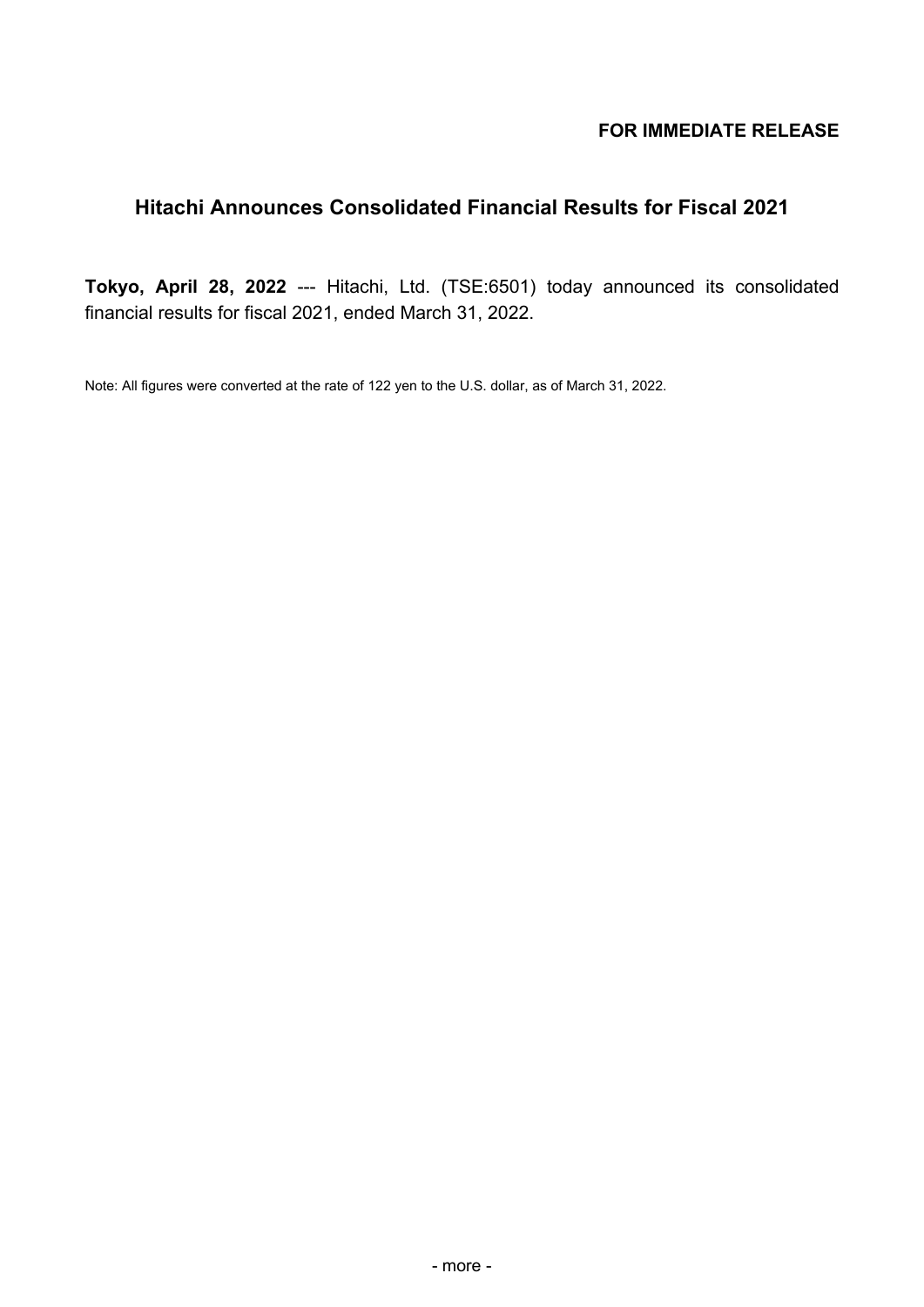## **Summary**

|                                                                     | <b>Years ended March 31</b> |                 |         |                             |  |
|---------------------------------------------------------------------|-----------------------------|-----------------|---------|-----------------------------|--|
|                                                                     |                             | Billions of yen | (B)/(A) | Millions of<br>U.S. dollars |  |
|                                                                     | 2021(A)                     | 2022(B)         | (% )    | 2022                        |  |
| 1. Revenues                                                         | 8,729.1                     | 10,264.6        | 118     | 84,136                      |  |
| 2. Adjusted operating income                                        | 495.1                       | 738.2           | 149     | 6,051                       |  |
| 3. EBIT<br>(Earnings before interest and taxes)                     | 850.2                       | 850.9           | 100     | 6,975                       |  |
| 4. Income from continuing operations,<br>before income taxes        | 844.4                       | 839.3           | 99      | 6,880                       |  |
| 5. Net income                                                       | 518.5                       | 670.8           | 129     | 5,499                       |  |
| 6. Net income attributable to<br>Hitachi, Ltd. stockholders         | 501.6                       | 583.4           | 116     | 4,783                       |  |
| 7. Earnings per share attributable to<br>Hitachi, Ltd. stockholders | (Yen)                       | (Yen)           |         | (U.S.dollars)               |  |
| <b>Basic</b>                                                        | 519.29                      | 603.75          | 116     | 4.95                        |  |
| <b>Diluted</b>                                                      | 518.51                      | 602.96          | 116     | 4.94                        |  |

Notes: 1. The Company's consolidated financial statements are prepared based on IFRS.

2. "Adjusted operating income" is presented as revenues less cost of sales as well as selling, general and administrative expenses.

3. "EBIT" is presented as income from continuing operations, before income taxes less interest income plus interest charges.

4. The figures of the company are for 853 consolidated subsidiaries and 287 equity-method associates and joint ventures.

5. A part of the thermal power generation systems business is classified as discontinued operations in accordance with the provision of IFRS 5, "Non-current Assets Held for Sale and Discontinued Operations," which was not transferred to Mitsubishi Hitachi Power Systems, Ltd. (currently Mitsubishi Power, Ltd.) for the business integration in the thermal power generation systems with Mitsubishi Heavy Industries, Ltd. The results of the discontinued operations are reported separately from continuing operations.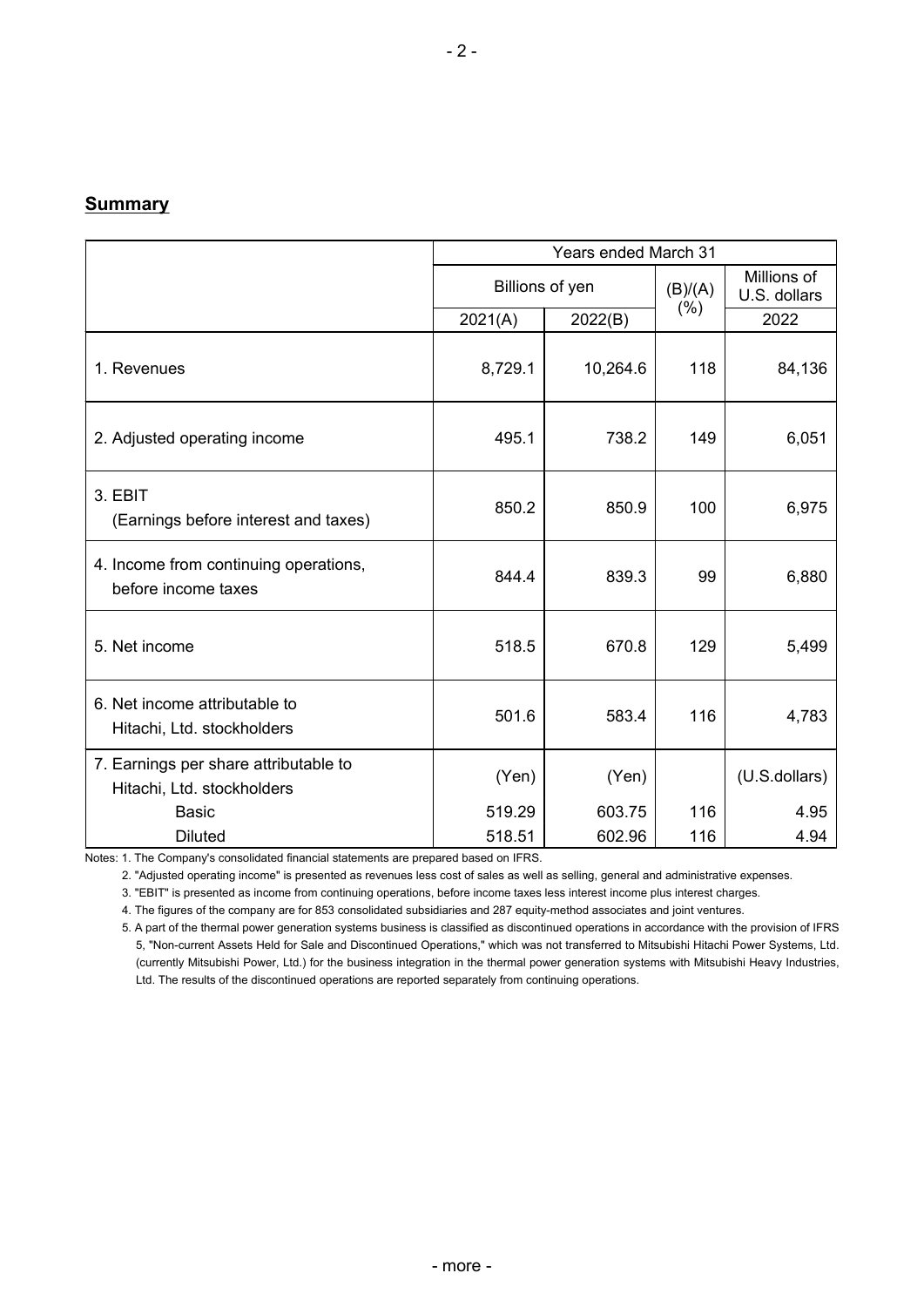|                                                           |                   | Year ended March 31, 2022                 |                            |
|-----------------------------------------------------------|-------------------|-------------------------------------------|----------------------------|
|                                                           | Yen<br>(billions) | Year over year<br>change<br>(billion yen) | U.S. dollars<br>(millions) |
| Revenues                                                  | 10,264.6          | $+18%$                                    | 84,136                     |
| Adjusted operating income                                 | 738.2             | $+243.0$                                  | 6,051                      |
| <b>EBIT</b>                                               | 850.9             | $+0.6$                                    | 6,975                      |
| Income from continuing operations,<br>before income taxes | 839.3             | (5.1)                                     | 6,880                      |
| Income from continuing operations                         | 670.8             | $+151.6$                                  | 5,499                      |
| Income from discontinued operations                       | 0.0               | $+0.6$                                    | 0                          |
| Net income                                                | 670.8             | $+152.3$                                  | 5,499                      |
| Net income attributable to Hitachi, Ltd. stockholders     | 583.4             | $+81.8$                                   | 4,783                      |

## **1. Qualitative Information Concerning Consolidated Business Results (1) Summary of Fiscal 2021 Consolidated Business Results**

For fiscal 2021, the Hitachi's consolidated revenues were 10,264.6 billion yen, increased 18% year over year. While revenues in Smart Life segment decreased due to the sale of diagnostic imaging-related business and the overseas home appliance business, the revenues increased mainly in Automotive Systems segment where the revenues were affected by the integration impact from the establishment of Hitachi Astemo, Energy segment where the power grids business was acquired from ABB, Ltd., and Hitachi Construction Machinery segment where was benefited from firm demand due to market recovery.

Adjusted operating income increased 243.0 billion yen year over year, to 738.2 billion yen. The increase was mainly due to the increase in Energy segment, Hitachi Construction Machinery segment and Industry segment, despite the decrease in profit in IT segment and Smart Life segment.

EBIT increased 0.6 billion yen year over year, to 850.9 billion yen, led by adjusted operating income increase, despite gains from selling of Hitachi Chemical stock and gains from selling of diagnostic imaging-related business in Smart Life segment in fiscal 2020.

Income from continuing operations, before income taxes, decreased 5.1 billion yen year over year, to 839.3 billion yen. After deducting income taxes of 168.4 billion yen, Hitachi posted income from continuing operations of 670.8 billion yen, up 151.6 billion yen year over year. Net income increased 152.3 billion yen year over year, to 670.8 billion yen. Net income attributable to Hitachi, Ltd. stockholders increased 81.8 billion yen year over year, to 583.4 billion yen.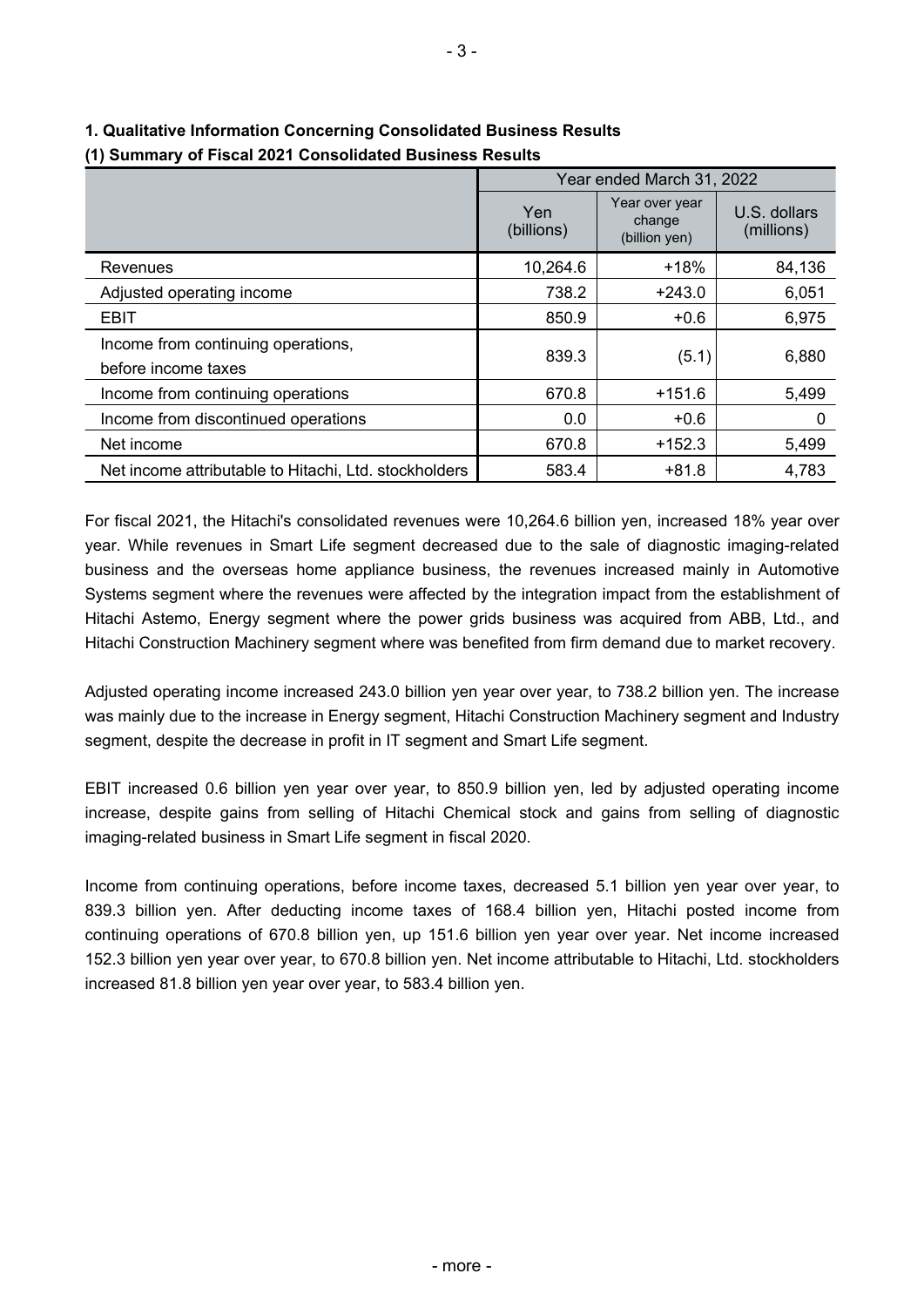#### **(2) Revenues, Adjusted Operating Income and EBIT by Segment**

Please refer to the presentation material, "Outline of Consolidated Financial Results for the Year Ended March 31, 2022."

#### **(3) Outlook for Fiscal 2022**

|                                                           | Year ending March 31, 2023 |                                           |                            |  |  |
|-----------------------------------------------------------|----------------------------|-------------------------------------------|----------------------------|--|--|
|                                                           | Yen<br>(billions)          | Year over year<br>change<br>(billion yen) | U.S. dollars<br>(millions) |  |  |
| Revenues                                                  | 9,500.0                    | (7%                                       | 77,869                     |  |  |
| Adjusted operating income                                 | 700.0                      | (38.2)                                    | 5,738                      |  |  |
| <b>Adjusted EBITA</b>                                     | 820.0                      | (35.3)                                    | 6,721                      |  |  |
| Income from continuing operations,<br>before income taxes | 871.0                      | $+31.6$                                   | 7,139                      |  |  |
| Net income                                                | 656.0                      | (14.8)                                    | 5,377                      |  |  |
| Net income attributable to Hitachi, Ltd. stockholders     | 600.0                      | $+16.5$                                   | 4,918                      |  |  |

Reflecting these business environments, Hitachi forecasts the results shown above for fiscal 2022, the year ending March 31, 2023.

Projections for fiscal 2022 assume exchange rates of 120 yen to the U.S. dollar and 130 yen to the euro.

Hitachi will accelerate the global expansion of its Social Innovation Business through collaborative creation with customers, persist with its business structural reforms and pursue efforts to strengthen its business foundations by reviewing its business portfolio, with the aim of achieving sustainable growth.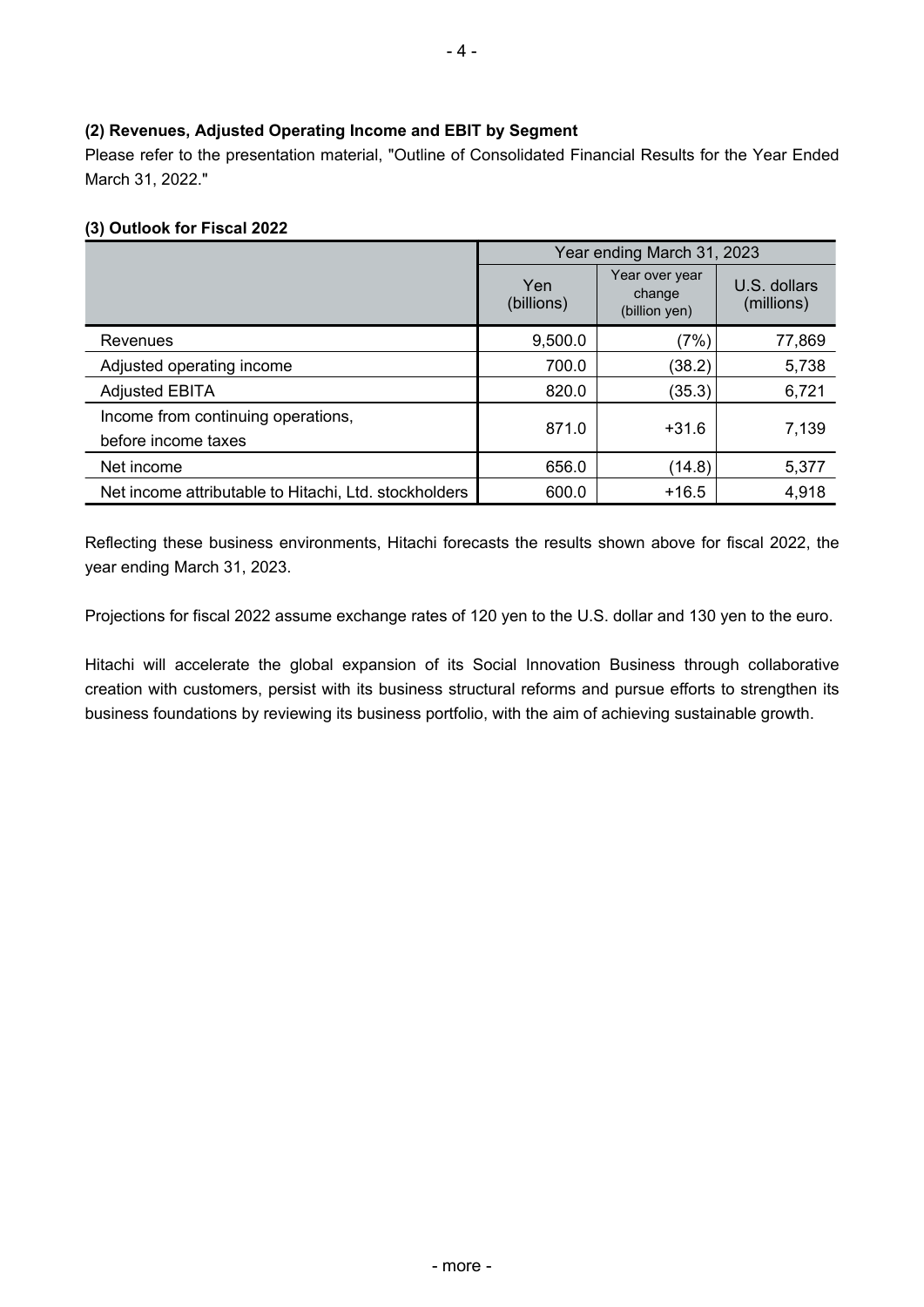#### **2. Financial Position**

#### **(1) Financial Position**

|                                                 | As of March 31, 2022 |                                                |                            |  |  |  |
|-------------------------------------------------|----------------------|------------------------------------------------|----------------------------|--|--|--|
|                                                 | Yen<br>(billions)    | Change from<br>March 31, 2021<br>(billion yen) | U.S. dollars<br>(millions) |  |  |  |
| <b>Total assets</b>                             | 13,887.5             | $+2,034.6$                                     | 113,832                    |  |  |  |
| <b>Total liabilities</b>                        | 8,532.2              | $+1,137.6$                                     | 69,936                     |  |  |  |
| Interest-bearing debt                           | 3,126.7              | $+729.3$                                       | 25,629                     |  |  |  |
| Total Hitachi, Ltd. stockholders' equity        | 4,341.8              | $+816.3$                                       | 35,589                     |  |  |  |
| Non-controlling interests                       | 1,013.4              | $+80.7$                                        | 8,307                      |  |  |  |
| <b>Cash Conversion Cycle</b>                    | 78.1 days            | 2.9 days decrease                              |                            |  |  |  |
| Total Hitachi, Ltd. stockholders' equity ratio  | 31.3%                | 1.6 points increase                            |                            |  |  |  |
| D/E ratio (including non-controlling interests) | 0.58 times           | 0.04 points increase                           |                            |  |  |  |

Total assets increased 2,034.6 billion yen from March 31, 2021, to 13,887.5 billion yen, mainly due to the acquisition of GlobalLogic. Interest-bearing debt increased 729.3 billion yen from March 31, 2021, to 3,126.7 billion yen, due to the acquisition of GlobalLogic. As of March 31, 2022, the total Hitachi, Ltd. stockholders' equity increased 816.3 billion yen from March 31, 2021, to 4,341.8 billion yen. As a result, the total Hitachi, Ltd. stockholders' equity ratio was 31.3%. The debt-to-equity ratio, including noncontrolling interests, was 0.58 times and Cash Conversion Cycle was 78.1 days.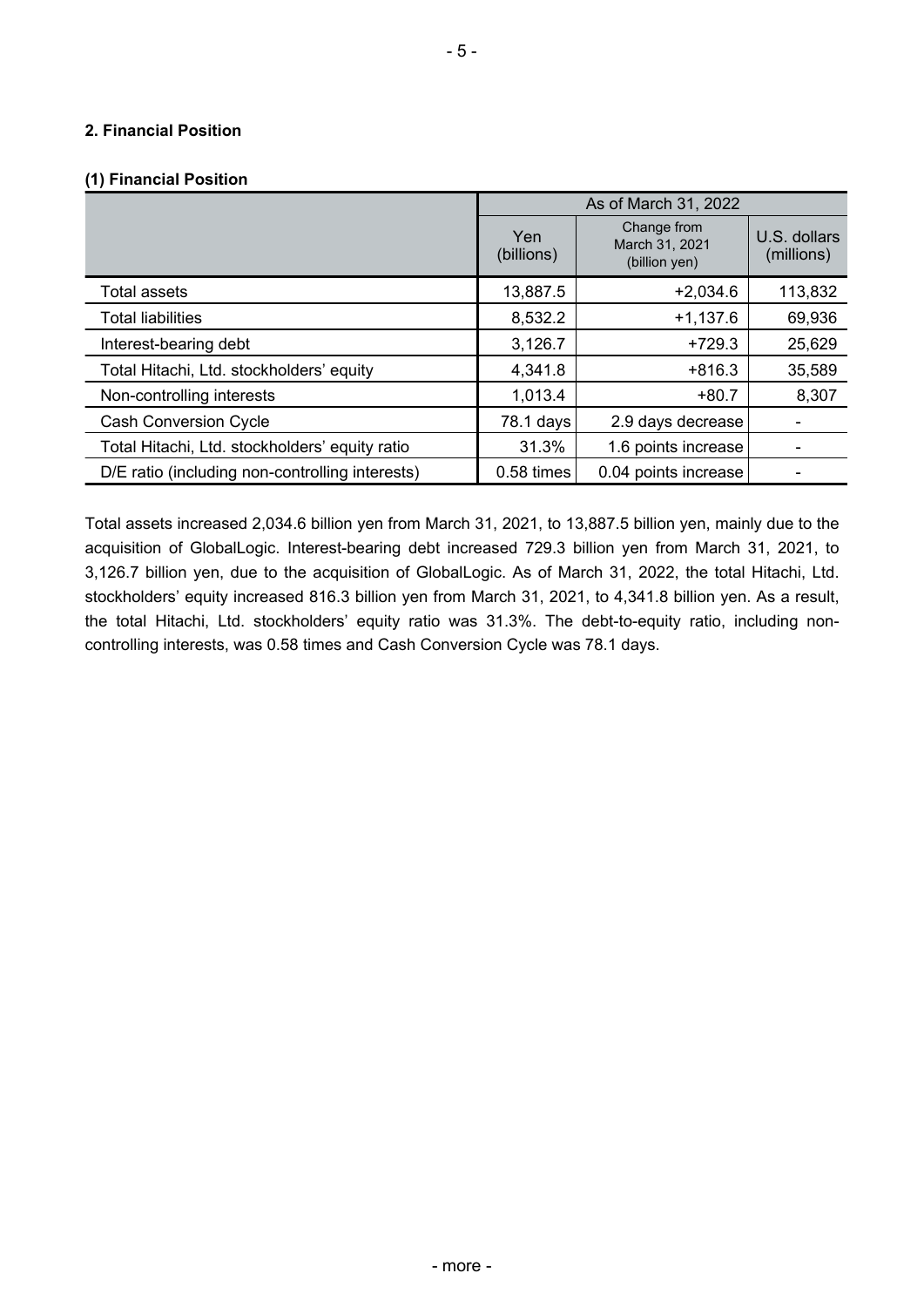|  |  | (2) Cash Flows |
|--|--|----------------|
|--|--|----------------|

|                                      | Year ended March 31, 2022 |                                           |                            |  |  |  |
|--------------------------------------|---------------------------|-------------------------------------------|----------------------------|--|--|--|
|                                      | Yen<br>(billions)         | Year over year<br>change<br>(billion yen) | U.S. dollars<br>(millions) |  |  |  |
| Cash flows from operating activities | 729.9                     | (63.1)                                    | 5,983                      |  |  |  |
| Cash flows from investing activities | (1,048.8)                 | (590.0)                                   | (8, 597)                   |  |  |  |
| Free cash flows                      | (318.9)                   | (653.2)                                   | (2,614)                    |  |  |  |
| Cash flows from financing activities | 202.7                     | $+387.5$                                  | 1,662                      |  |  |  |

Operating activities provided net cash of 729.9 billion yen, 63.1 billion yen less than in the previous fiscal year, mainly due to the increase in working capital led by revenues increase and the increase in tax payments for selling assets, despite increase in adjusted operating income. Investing activities used net cash of 1,048.8 billion yen, 590.0 billion yen more than in the previous fiscal year, mainly due to the expenditure related to the acquisition of GlobalLogic. Free cash flows were negative 318.9 billion yen, a decrease of 653.2 billion yen year over year. Financing activities provided net cash of 202.7 billion yen, 387.5 billion yen more than in the previous fiscal year, mainly due to the absence of expenditures due to the conversion of Hitachi High-Technologies into a wholly owned subsidiary in the previous fiscal year, and the borrowings for growth investments.

Accordingly, cash and cash equivalents were 968.8 billion yen, down 47.0 billion yen from the end of the previous fiscal year.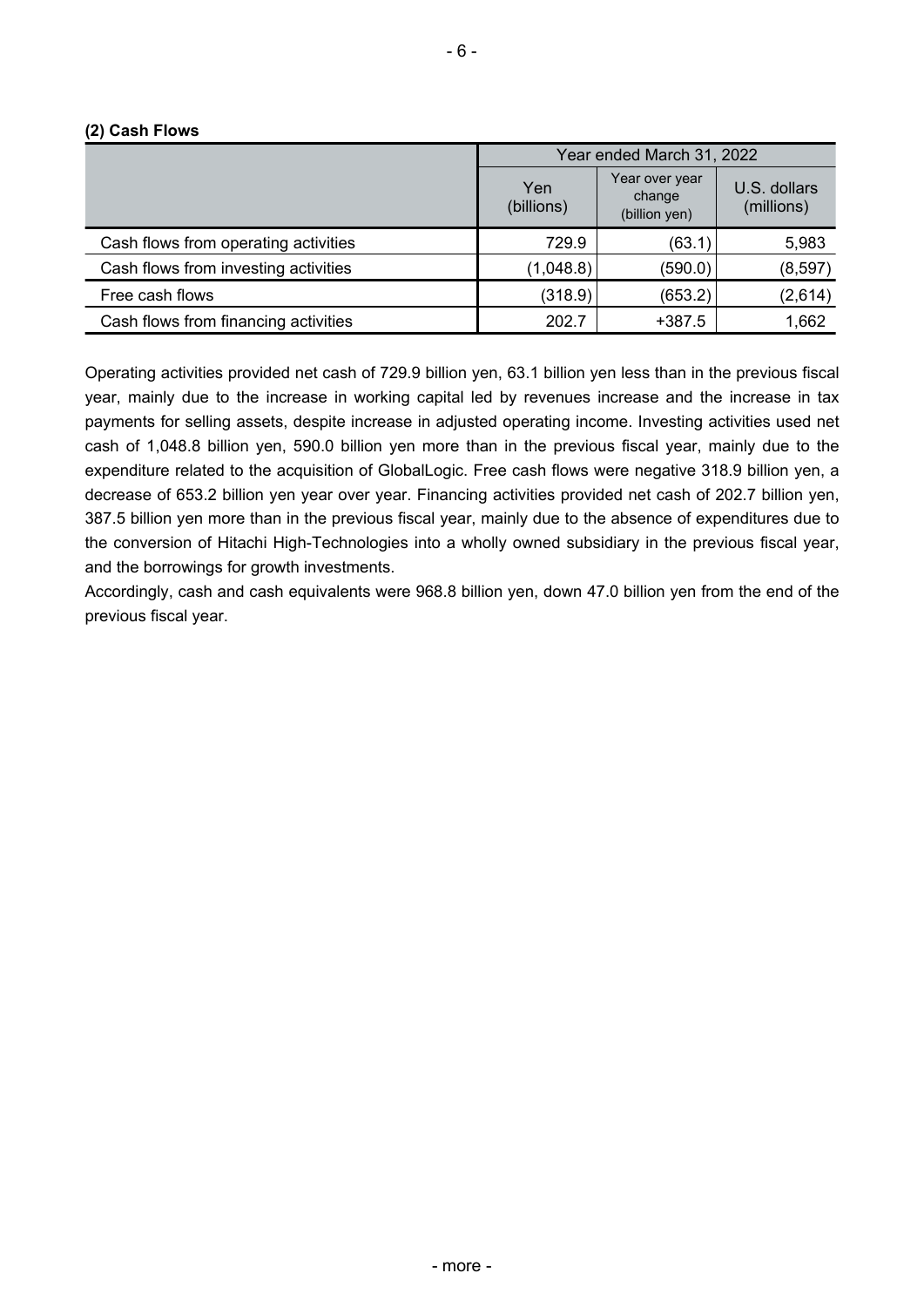#### **Cautionary Statement**

Certain statements found in this document may constitute "forward-looking statements" as defined in the U.S. Private Securities Litigation Reform Act of 1995. Such "forward-looking statements" reflect management's current views with respect to certain future events and financial performance and include any statement that does not directly relate to any historical or current fact. Words such as "anticipate," "believe," "expect," "estimate," "forecast," "intend," "plan," "project" and similar expressions which indicate future events and trends may identify "forward-looking statements." Such statements are based on currently available information and are subject to various risks and uncertainties that could cause actual results to differ materially from those projected or implied in the "forward-looking statements" and from historical trends. Certain "forward-looking statements" are based upon current assumptions of future events which may not prove to be accurate. Undue reliance should not be placed on "forward-looking statements," as such statements speak only as of the date of this report.

Factors that could cause actual results to differ materially from those projected or implied in any "forward-looking statement" and from historical trends include, but are not limited to:

- exacerbation of social and economic impacts of the spread of COVID-19;
- economic conditions, including consumer spending and plant and equipment investment in Hitachi's major markets, as well as levels of demand in the major industrial sectors Hitachi serves;
- exchange rate fluctuations of the yen against other currencies in which Hitachi makes significant sales or in which Hitachi's assets and liabilities are denominated;
- uncertainty as to Hitachi's ability to access, or access on favorable terms, liquidity or long-term financing;
- uncertainty as to general market price levels for equity securities, declines in which may require Hitachi to write down equity securities that it holds;
- fluctuations in the price of raw materials including, without limitation, petroleum and other materials, such as copper, steel, aluminum, synthetic resins, rare metals and rare-earth minerals, or shortages of materials, parts and components;
- estimates, fluctuations in cost and cancellation of long-term projects for which Hitachi uses the percentage-of-completion method to recognize revenue from sales;
- increased commoditization of and intensifying price competition for products;
- uncertainty as to Hitachi's ability to attract and retain skilled personnel;
- uncertainty as to Hitachi's ability to continue to develop and market products that incorporate new technologies on a timely and cost-effective basis and to achieve market acceptance for such products;
- fluctuations in demand of products, etc. and industry capacity;
- uncertainty as to Hitachi's ability to implement measures to reduce the potential negative impact of fluctuations in demand of products, etc., exchange rates and/or price of raw materials or shortages of materials, parts and components;
- credit conditions of Hitachi's customers and suppliers;
- uncertainty as to Hitachi's ability to achieve the anticipated benefits of its strategy to strengthen its Social Innovation Business;
- uncertainty as to the success of acquisitions of other companies, joint ventures and strategic alliances and the possibility of incurring related expenses;
- uncertainty as to the success of restructuring efforts to improve management efficiency by divesting or otherwise exiting underperforming businesses and to strengthen competitiveness;
- general socioeconomic and political conditions and the regulatory and trade environment of countries where Hitachi conducts business, particularly Japan, Asia, the United States and Europe, including, without limitation, direct or indirect restrictions by other nations on imports and differences in commercial and business customs including, without limitation, contract terms and conditions and labor relations;
- the potential for significant losses on Hitachi's investments in equity-method associates and joint ventures;
- uncertainty as to the success of cost structure overhaul;
- the possibility of disruption of Hitachi's operations by natural disasters such as earthquakes and tsunamis, the spread of infectious diseases, and geopolitical and social instability such as terrorism and conflict;
- uncertainty as to the outcome of litigation, regulatory investigations and other legal proceedings of which the Company, its subsidiaries or its equity-method associates and joint ventures have become or may become parties;
- the possibility of incurring expenses resulting from any defects in products or services of Hitachi;
- uncertainty as to Hitachi's ability to maintain the integrity of its information systems, as well as Hitachi's ability to protect its confidential information or that of its customers;
- uncertainty as to Hitachi's access to, or ability to protect, certain intellectual property; and
- uncertainty as to the accuracy of key assumptions Hitachi uses to evaluate its employee benefit-related costs.

The factors listed above are not all-inclusive and are in addition to other factors contained elsewhere in this report and in other materials published by Hitachi.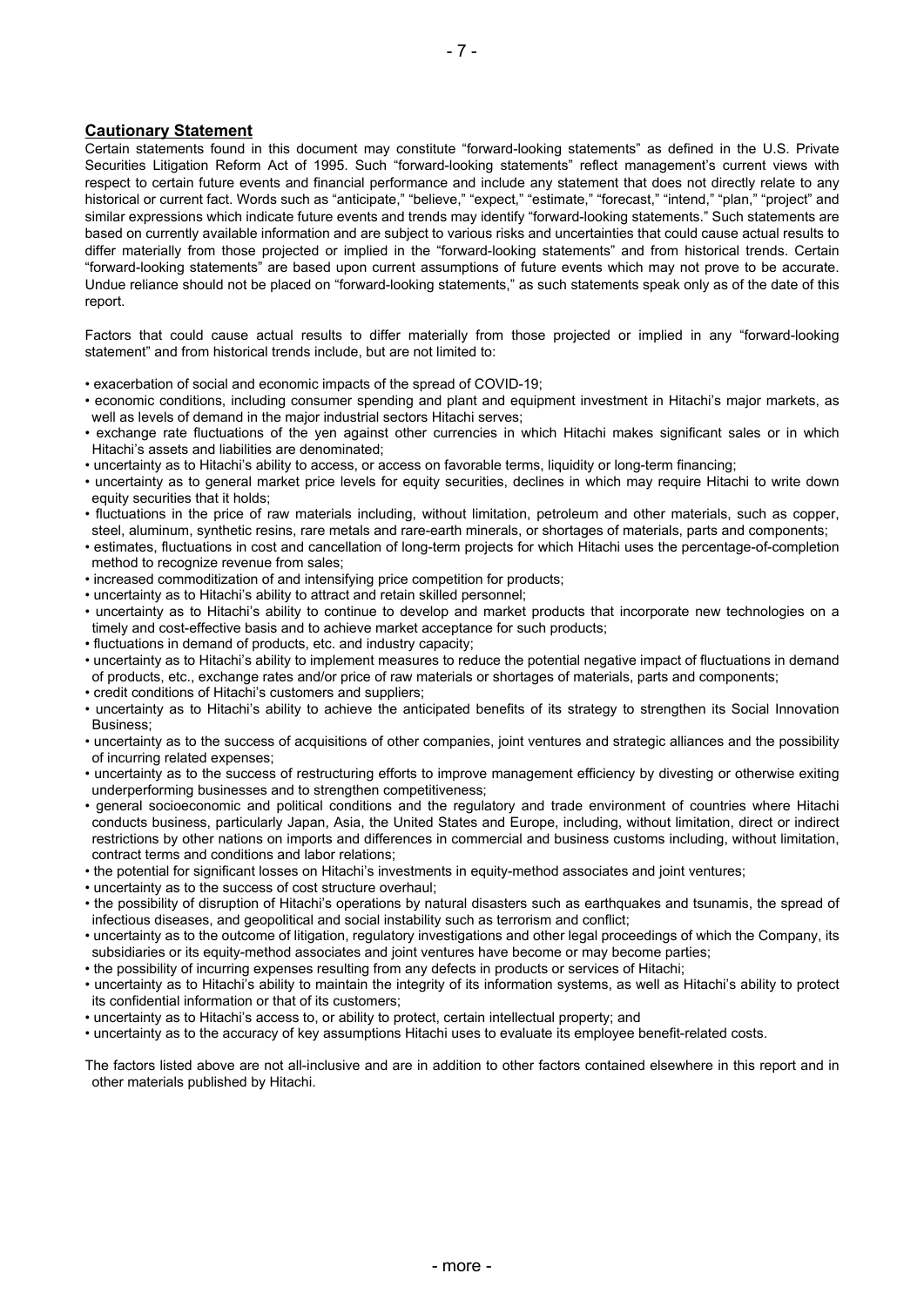Hitachi, Ltd. applied International Financial Reporting Standards (IFRS), starting with the consolidated financial statements in its annual securities report for fiscal 2014, the year ended March 31, 2015. IFRS was applied in response to globalization, with the primary goal of building a uniform standard for evaluating operating results, standardizing operations, and improving management efficiency of the Hitachi Group.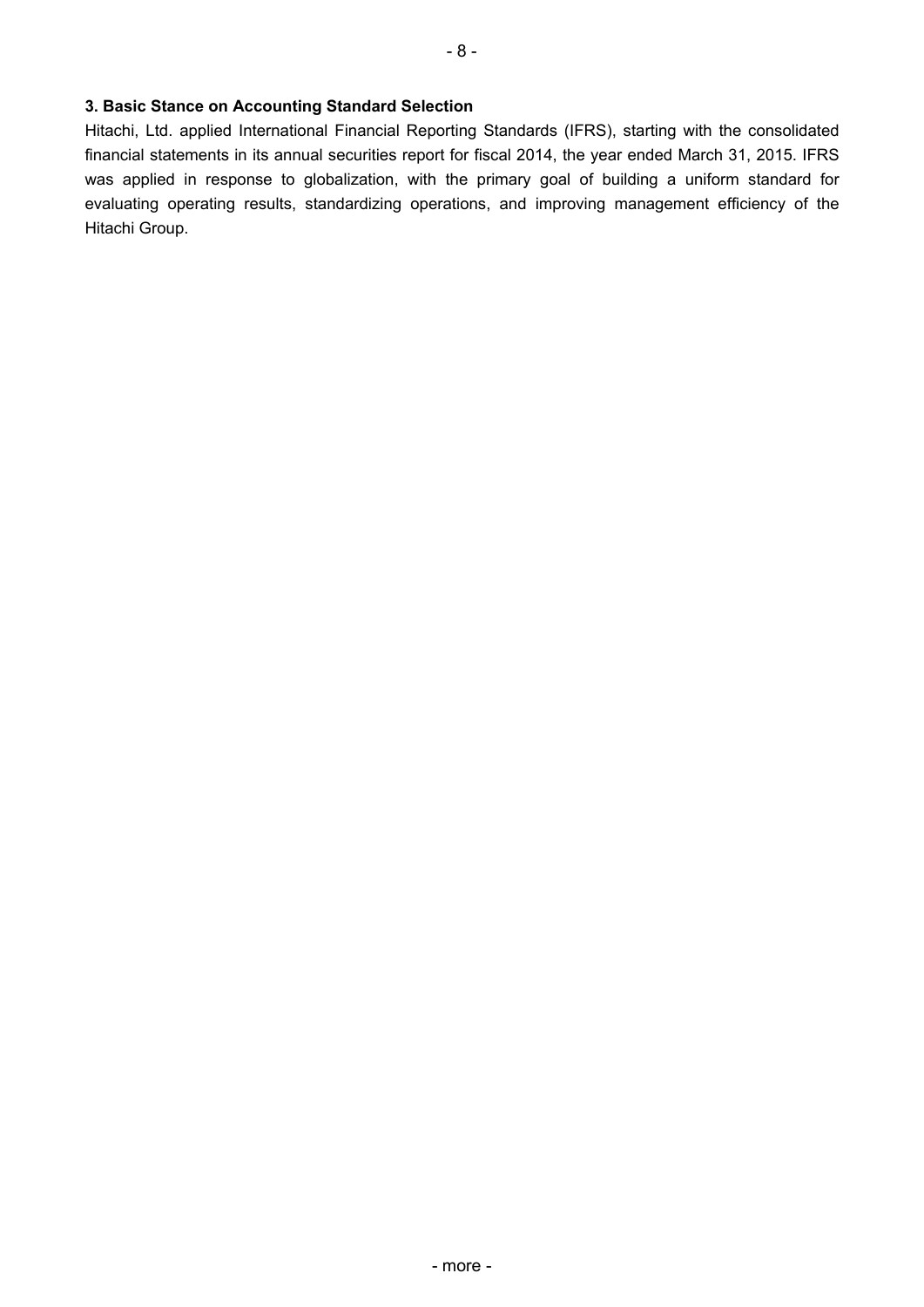#### **Consolidated Statement of Profit or Loss**

|                                                                                   | Years ended March 31 |             |                |                          |  |  |
|-----------------------------------------------------------------------------------|----------------------|-------------|----------------|--------------------------|--|--|
|                                                                                   | Millions of yen      |             | (B)/(A)        | Millions of U.S. dollars |  |  |
|                                                                                   | 2021(A)              | 2022 (B)    | (% )           | 2022                     |  |  |
| Revenues                                                                          | 8,729,196            | 10,264,602  | 118            | 84,136                   |  |  |
| Cost of sales                                                                     | (6,533,890)          | (7,705,981) | 118            | (63, 164)                |  |  |
| Gross profit                                                                      | 2,195,306            | 2,558,621   | 117            | 20,972                   |  |  |
| Selling, general and administrative expenses                                      | (1,700,126)          | (1,820,385) | 107            | (14, 921)                |  |  |
| Adjusted operating income                                                         | 495,180              | 738,236     | 149            | 6,051                    |  |  |
| Other income                                                                      | 476,137              | 128,354     | 27             | 1,052                    |  |  |
| Other expenses                                                                    | (172, 407)           | (83,965)    | 49             | (688)                    |  |  |
| Financial income                                                                  | 13,969               | 27,938      | 200            | 229                      |  |  |
| <b>Financial expenses</b>                                                         | (1, 456)             | (97)        | $\overline{7}$ | (1)                      |  |  |
| Share of profits (losses) of investments accounted for using<br>the equity method | 38,864               | 40,485      | 104            | 332                      |  |  |
| EBIT (Earnings before interest and taxes)                                         | 850,287              | 850,951     | 100            | 6,975                    |  |  |
| Interest income                                                                   | 16,934               | 15,492      | 91             | 127                      |  |  |
| Interest charges                                                                  | (22, 778)            | (27, 110)   | 119            | (222)                    |  |  |
| Income from continuing operations, before income taxes                            | 844,443              | 839,333     | 99             | 6,880                    |  |  |
| Income taxes                                                                      | (325, 247)           | (168, 469)  | 52             | (1, 381)                 |  |  |
| Income from continuing operations                                                 | 519,196              | 670,864     | 129            | 5,499                    |  |  |
| Income (loss) from discontinued operations                                        | (686)                | $\Omega$    |                | $\Omega$                 |  |  |
| Net income                                                                        | 518,510              | 670,864     | 129            | 5,499                    |  |  |
| Net income attributable to:                                                       |                      |             |                |                          |  |  |
| Hitachi, Ltd. stockholders                                                        | 501,613              | 583,470     | 116            | 4,783                    |  |  |
| Non-controlling interests                                                         | 16,897               | 87,394      | 517            | 716                      |  |  |
| Earnings per share from continuing operations,                                    |                      |             |                |                          |  |  |
| attributable to Hitachi, Ltd. stockholders                                        | Yen                  | Yen         |                | U.S.dollars              |  |  |
| Basic                                                                             | 520.00               | 603.75      | 116            | 4.95                     |  |  |
| <b>Diluted</b>                                                                    | 519.22               | 602.96      | 116            | 4.94                     |  |  |
| Earnings per share attributable to Hitachi, Ltd.                                  |                      |             |                |                          |  |  |
| stockholders                                                                      | Yen                  | Yen         |                | U.S.dollars              |  |  |
| Basic                                                                             | 519.29               | 603.75      | 116            | 4.95                     |  |  |
| <b>Diluted</b>                                                                    | 518.51               | 602.96      | 116            | 4.94                     |  |  |

# **Consolidated Statement of Comprehensive Income**

|                                                                                                                       | Years ended March 31 |                 |         |                          |  |  |
|-----------------------------------------------------------------------------------------------------------------------|----------------------|-----------------|---------|--------------------------|--|--|
|                                                                                                                       |                      | Millions of yen | (B)/(A) | Millions of U.S. dollars |  |  |
|                                                                                                                       | 2021 (A)             | 2022 (B)        | (% )    | 2022                     |  |  |
| Net income                                                                                                            | 518,510              | 670,864         | 129     | 5,499                    |  |  |
| Other comprehensive income (OCI)                                                                                      |                      |                 |         |                          |  |  |
| Items not to be reclassified into net income<br>Net changes in financial assets measured at<br>fair value through OCI | 69,362               | (11, 224)       |         | (92)                     |  |  |
| Remeasurements of defined benefit plans                                                                               | 88,736               | 30,795          | 35      | 252                      |  |  |
| Share of OCI of investments accounted for<br>using the equity method                                                  | 2,151                | (403)           |         | (3)                      |  |  |
| Total items not to be reclassified into net income                                                                    | 160,249              | 19,168          | 12      | 157                      |  |  |
| Items that can be reclassified into net income                                                                        |                      |                 |         |                          |  |  |
| Foreign currency translation adjustments                                                                              | 191,821              | 391,489         | 204     | 3,209                    |  |  |
| Net changes in cash flow hedges                                                                                       | 5,346                | 8,172           | 153     | 67                       |  |  |
| Share of OCI of investments accounted for<br>using the equity method                                                  | 58,755               | 41,207          | 70      | 338                      |  |  |
| Total items that can be reclassified into net income                                                                  | 255,922              | 440,868         | 172     | 3,614                    |  |  |
| Other comprehensive income (OCI)                                                                                      | 416,171              | 460,036         | 111     | 3,771                    |  |  |
| Comprehensive income                                                                                                  | 934,681              | 1,130,900       | 121     | 9,270                    |  |  |
| Comprehensive income attributable to:                                                                                 |                      |                 |         |                          |  |  |
| Hitachi, Ltd. stockholders                                                                                            | 838,237              | 958,008         | 114     | 7,853                    |  |  |
| Non-controlling interests                                                                                             | 96,444               | 172,892         | 179     | 1,417                    |  |  |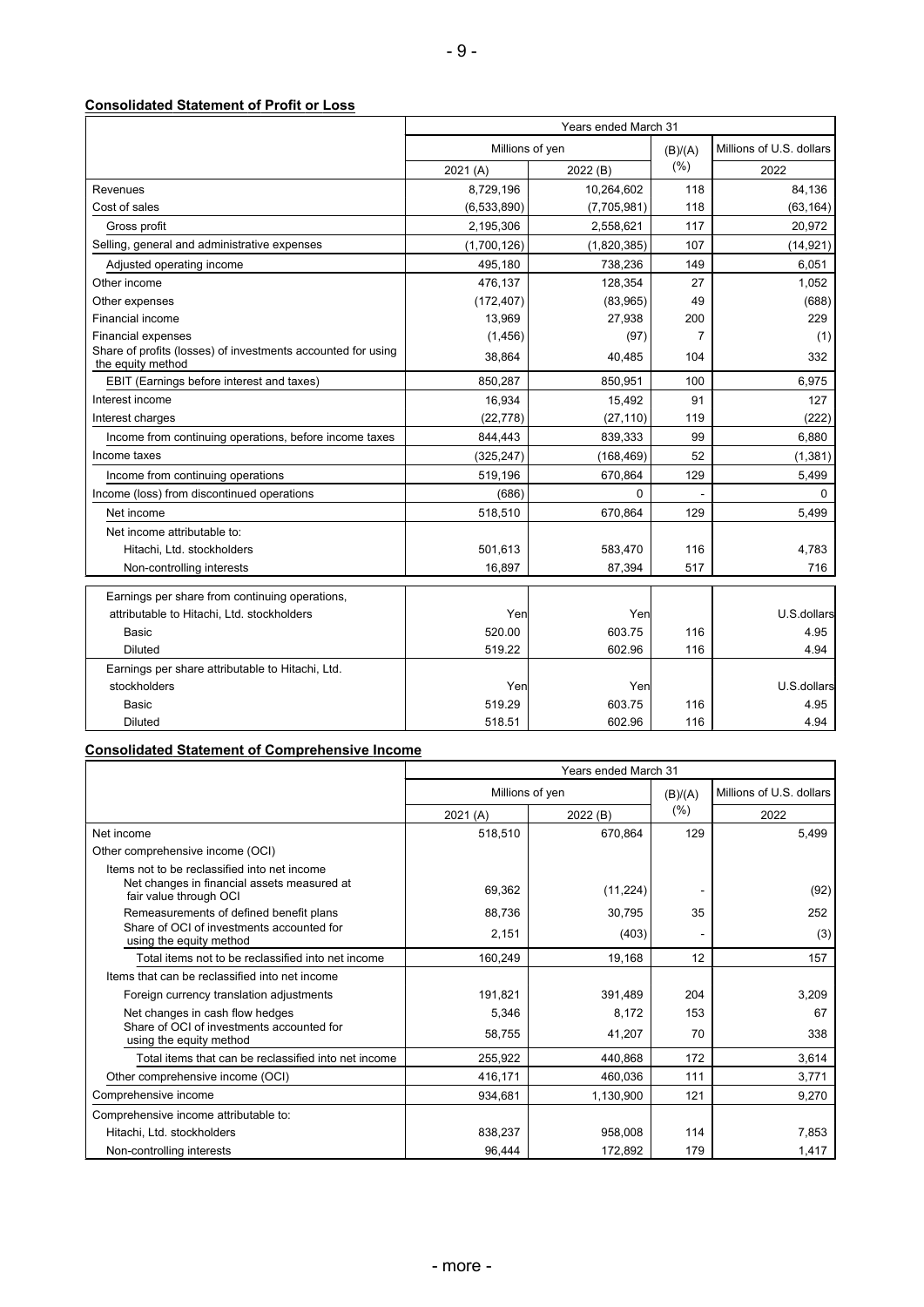#### **Consolidated Statement of Financial Position**

|                                                      | Millions of yen             |                             |            | Millions of<br>U.S. dollars |
|------------------------------------------------------|-----------------------------|-----------------------------|------------|-----------------------------|
|                                                      | As of March 31,<br>2021 (A) | As of March 31,<br>2022 (B) | $(B)-(A)$  | As of March 31,<br>2022     |
| Assets                                               |                             |                             |            |                             |
| Current assets                                       |                             |                             |            |                             |
| Cash and cash equivalents                            | 1,015,886                   | 968,827                     | (47,059)   | 7,941                       |
| Trade receivables and contract assets                | 2,734,476                   | 2,978,149                   | 243,673    | 24,411                      |
| Inventories                                          | 1,653,395                   | 2,042,432                   | 389,037    | 16,741                      |
| Investments in securities and other financial assets | 328,153                     | 376,315                     | 48,162     | 3,085                       |
| Other current assets                                 | 211,390                     | 233,708                     | 22,318     | 1,916                       |
| <b>Total Current assets</b>                          | 5,943,300                   | 6,599,431                   | 656,131    | 54,094                      |
| Non-current assets                                   |                             |                             |            |                             |
| Investments accounted for using the equity method    | 472,105                     | 411,201                     | (60, 904)  | 3,371                       |
| Investments in securities and other financial assets | 534,324                     | 584,806                     | 50,482     | 4,793                       |
| Property, plant and equipment                        | 2,408,887                   | 2,478,901                   | 70,014     | 20,319                      |
| Goodwill                                             | 1,161,210                   | 2,153,706                   | 992,496    | 17,653                      |
| Other intangible assets                              | 964,830                     | 1,257,128                   | 292,298    | 10,304                      |
| Other non-current assets                             | 368,197                     | 402,329                     | 34,132     | 3,298                       |
| <b>Total Non-current assets</b>                      | 5,909,553                   | 7,288,071                   | 1,378,518  | 59,738                      |
| <b>Total Assets</b>                                  | 11,852,853                  | 13,887,502                  | 2,034,649  | 113,832                     |
| Liabilities                                          |                             |                             |            |                             |
| <b>Current liabilities</b>                           |                             |                             |            |                             |
| Short-term debt                                      | 416,635                     | 1,234,119                   | 817,484    | 10,116                      |
| Current portion of long-term debt                    | 274,392                     | 336,418                     | 62,026     | 2,758                       |
| Other financial liabilities                          | 288,973                     | 294,047                     | 5,074      | 2,410                       |
| Trade payables                                       | 1,515,954                   | 1,754,633                   | 238,679    | 14,382                      |
| Accrued expenses                                     | 698,553                     | 738,030                     | 39,477     | 6,049                       |
| <b>Contract liabilities</b>                          | 933,844                     | 1,069,732                   | 135,888    | 8,768                       |
| Other current liabilities                            | 468,579                     | 427,087                     | (41, 492)  | 3,501                       |
| <b>Total Current liabilities</b>                     | 4,596,930                   | 5,854,066                   | 1,257,136  | 47,984                      |
| Non-current liabilities                              |                             |                             |            |                             |
| Long-term debt                                       | 1,706,329                   | 1,556,175                   | (150, 154) | 12,756                      |
| Retirement and severance benefits                    | 433,954                     | 414,839                     | (19, 115)  | 3,400                       |
| Other non-current liabilities                        | 657,408                     | 707,145                     | 49,737     | 5,796                       |
| <b>Total Non-current liabilities</b>                 | 2,797,691                   | 2,678,159                   | (119, 532) | 21,952                      |
| <b>Total Liabilities</b>                             | 7,394,621                   | 8,532,225                   | 1,137,604  | 69,936                      |
| Equity                                               |                             |                             |            |                             |
| Hitachi, Ltd. stockholders' equity                   |                             |                             |            |                             |
| Common stock                                         | 460,790                     | 461,731                     | 941        | 3,785                       |
| Capital surplus                                      | 84,040                      | 46,119                      | (37, 921)  | 378                         |
| Retained earnings                                    | 2,710,604                   | 3,197,725                   | 487,121    | 26,211                      |
| Accumulated other comprehensive income               | 273,561                     | 639,263                     | 365,702    | 5,240                       |
| (Foreign currency translation adjustments)           | 110,727                     | 444,651                     | 333,924    | 3,645                       |
| (Remeasurements of defined benefit plans)            | 80,300                      | 105,675                     | 25,375     | 866                         |
| (Net changes in financial assets                     | 135,022                     | 110,109                     | (24, 913)  | 903                         |
| measured at fair value through OCI)                  |                             |                             |            |                             |
| (Net changes in cash flow hedges)                    | (52, 488)                   | (21, 172)                   | 31,316     | (174)                       |
| Treasury stock, at cost                              | (3, 493)                    | (3,002)                     | 491        | (25)                        |
| Total Hitachi, Ltd. stockholders' equity             | 3,525,502                   | 4,341,836                   | 816,334    | 35,589                      |
| Non-controlling interests                            | 932,730                     | 1,013,441                   | 80,711     | 8,307                       |
| <b>Total Equity</b>                                  | 4,458,232                   | 5,355,277                   | 897,045    | 43,896                      |
| <b>Total Liabilities and Equity</b>                  | 11,852,853                  | 13,887,502                  | 2,034,649  | 113,832                     |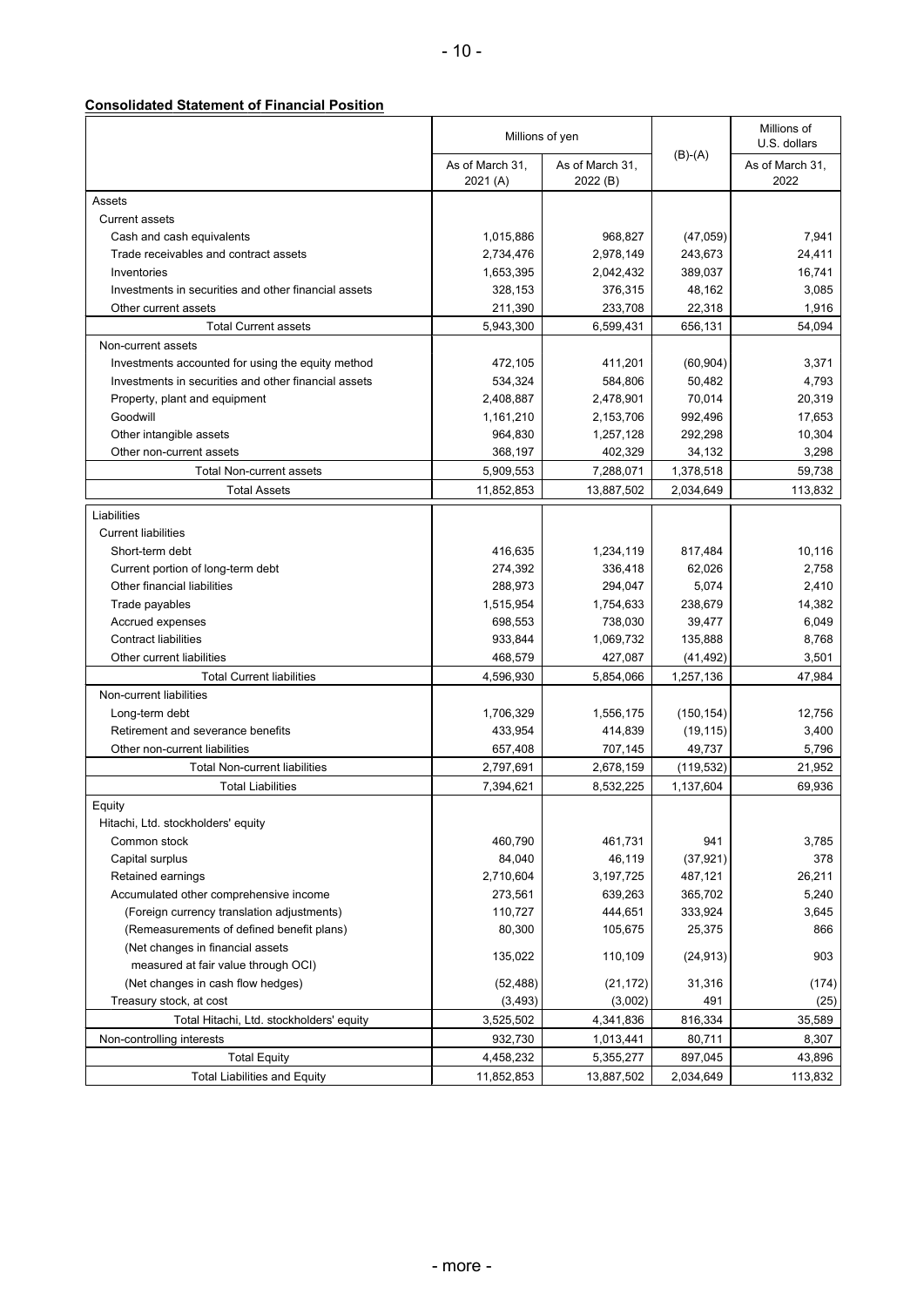**Consolidated Statement of Changes in Equity**

|                                                          |                              |                    |                      |                                                 |                               |                                                   |                                  | Millions of yen |
|----------------------------------------------------------|------------------------------|--------------------|----------------------|-------------------------------------------------|-------------------------------|---------------------------------------------------|----------------------------------|-----------------|
| Year ended March 31, 2021                                |                              |                    |                      |                                                 |                               |                                                   |                                  |                 |
|                                                          | Common<br>stock              | Capital<br>surplus | Retained<br>earnings | Accumulated<br>other<br>comprehensive<br>income | Treasury<br>stock,<br>at cost | Total<br>Hitachi, Ltd.<br>stockholders'<br>equity | Non-<br>controlling<br>interests | Total equity    |
| Balance at beginning of year                             | 459,862                      | 464,795            | 2,296,208            | (57,070)                                        | (3,809)                       | 3,159,986                                         | 1,106,753                        | 4,266,739       |
| Changes in equity<br>Reclassified into retained earnings |                              |                    | 9,436                | (9, 436)                                        |                               |                                                   |                                  |                 |
| Net income                                               |                              |                    | 501,613              |                                                 |                               | 501,613                                           | 16,897                           | 518,510         |
| Other comprehensive income                               |                              |                    |                      | 336,624                                         |                               | 336,624                                           | 79,547                           | 416,171         |
| Dividends to Hitachi, Ltd. stockholders                  |                              |                    | (96, 653)            |                                                 |                               | (96, 653)                                         |                                  | (96, 653)       |
| Dividends to non-controlling interests                   |                              |                    |                      |                                                 |                               |                                                   | (41,076)                         | (41,076)        |
| Acquisition of treasury stock                            |                              |                    |                      |                                                 | (159)                         | (159)                                             |                                  | (159)           |
| Sales of treasury stock                                  |                              | 108                |                      |                                                 | 475                           | 583                                               |                                  | 583             |
| Issuance of new shares                                   | 928                          | 928                |                      |                                                 |                               | 1,856                                             |                                  | 1,856           |
| Changes in non-controlling interests                     | $\qquad \qquad \blacksquare$ | (381, 791)         |                      | 3,443                                           |                               | (378, 348)                                        | (229, 391)                       | (607, 739)      |
| Total changes in equity                                  | 928                          | (380, 755)         | 414,396              | 330,631                                         | 316                           | 365,516                                           | (174, 023)                       | 191,493         |
| Balance at end of year                                   | 460,790                      | 84,040             | 2,710,604            | 273,561                                         | (3, 493)                      | 3,525,502                                         | 932,730                          | 4,458,232       |
|                                                          |                              |                    |                      |                                                 |                               |                                                   |                                  | Millions of yen |

| Year ended March 31, 2022               |                 |                    |                      |                                                 |                               |                                                   |                                  |              |
|-----------------------------------------|-----------------|--------------------|----------------------|-------------------------------------------------|-------------------------------|---------------------------------------------------|----------------------------------|--------------|
|                                         | Common<br>stock | Capital<br>surplus | Retained<br>earnings | Accumulated<br>other<br>comprehensive<br>income | Treasury<br>stock,<br>at cost | Total<br>Hitachi, Ltd.<br>stockholders'<br>equity | Non-<br>controlling<br>interests | Total equity |
| Balance at beginning of year            | 460,790         | 84,040             | 2,710,604            | 273,561                                         | (3, 493)                      | 3,525,502                                         | 932,730                          | 4,458,232    |
| Changes in equity                       |                 |                    |                      |                                                 |                               |                                                   |                                  |              |
| Reclassified into retained earnings     |                 | ۰                  | 14,861               | (14, 861)                                       |                               |                                                   |                                  |              |
| Net income                              |                 | $\sim$             | 583,470              |                                                 | -                             | 583,470                                           | 87,394                           | 670,864      |
| Other comprehensive income              |                 | ۰                  |                      | 374,538                                         | -                             | 374,538                                           | 85,498                           | 460,036      |
| Dividends to Hitachi, Ltd. stockholders |                 | $\sim$             | (111, 210)           |                                                 | $\blacksquare$                | (111, 210)                                        |                                  | (111, 210)   |
| Dividends to non-controlling interests  |                 |                    |                      |                                                 |                               |                                                   | (63, 647)                        | (63, 647)    |
| Acquisition of treasury stock           |                 |                    |                      |                                                 | (251)                         | (251)                                             |                                  | (251)        |
| Sales of treasury stock                 |                 | (291)              |                      |                                                 | 742                           | 451                                               |                                  | 451          |
| Issuance of new shares                  | 941             | 941                |                      |                                                 |                               | 1,882                                             |                                  | 1,882        |
| Changes in non-controlling interests    |                 | (38, 571)          |                      | 6,025                                           |                               | (32, 546)                                         | (28, 534)                        | (61,080)     |
| Total changes in equity                 | 941             | (37, 921)          | 487,121              | 365,702                                         | 491                           | 816,334                                           | 80,711                           | 897,045      |
| Balance at end of year                  | 461,731         | 46,119             | 3,197,725            | 639,263                                         | (3,002)                       | 4,341,836                                         | 1,013,441                        | 5,355,277    |
| Millions of U.S. dollars                |                 |                    |                      |                                                 |                               |                                                   |                                  |              |

| Year ended March 31, 2022               |                 |                    |                      |                                                 |                               |                                                   |                                  |              |
|-----------------------------------------|-----------------|--------------------|----------------------|-------------------------------------------------|-------------------------------|---------------------------------------------------|----------------------------------|--------------|
|                                         | Common<br>stock | Capital<br>surplus | Retained<br>earnings | Accumulated<br>other<br>comprehensive<br>income | Treasury<br>stock,<br>at cost | Total<br>Hitachi, Ltd.<br>stockholders'<br>equity | Non-<br>controlling<br>interests | Total equity |
| Balance at beginning of year            | 3,777           | 689                | 22,218               | 2,242                                           | (29)                          | 28,898                                            | 7,645                            | 36,543       |
| Changes in equity                       |                 |                    |                      |                                                 |                               |                                                   |                                  |              |
| Reclassified into retained earnings     |                 |                    | 122                  | (122)                                           |                               |                                                   |                                  |              |
| Net income                              |                 |                    | 4,783                |                                                 |                               | 4,783                                             | 716                              | 5,499        |
| Other comprehensive income              |                 |                    |                      | 3,070                                           |                               | 3,070                                             | 701                              | 3,771        |
| Dividends to Hitachi, Ltd. stockholders |                 | ۰                  | (912)                |                                                 |                               | (912)                                             |                                  | (912)        |
| Dividends to non-controlling interests  |                 |                    |                      |                                                 |                               |                                                   | (522)                            | (522)        |
| Acquisition of treasury stock           |                 |                    |                      |                                                 | (2)                           | (2)                                               |                                  | (2)          |
| Sales of treasury stock                 |                 | (2)                |                      |                                                 | 6                             | 4                                                 |                                  | 4            |
| Issuance of new shares                  | 8               | 8                  |                      |                                                 |                               | 15                                                |                                  | 15           |
| Changes in non-controlling interests    |                 | (316)              |                      | 49                                              |                               | (267)                                             | (234)                            | (501)        |
| Total changes in equity                 | 8               | (311)              | 3,993                | 2,998                                           | 4                             | 6,691                                             | 662                              | 7,353        |
| Balance at end of year                  | 3,785           | 378                | 26,211               | 5,240                                           | (25)                          | 35,589                                            | 8,307                            | 43,896       |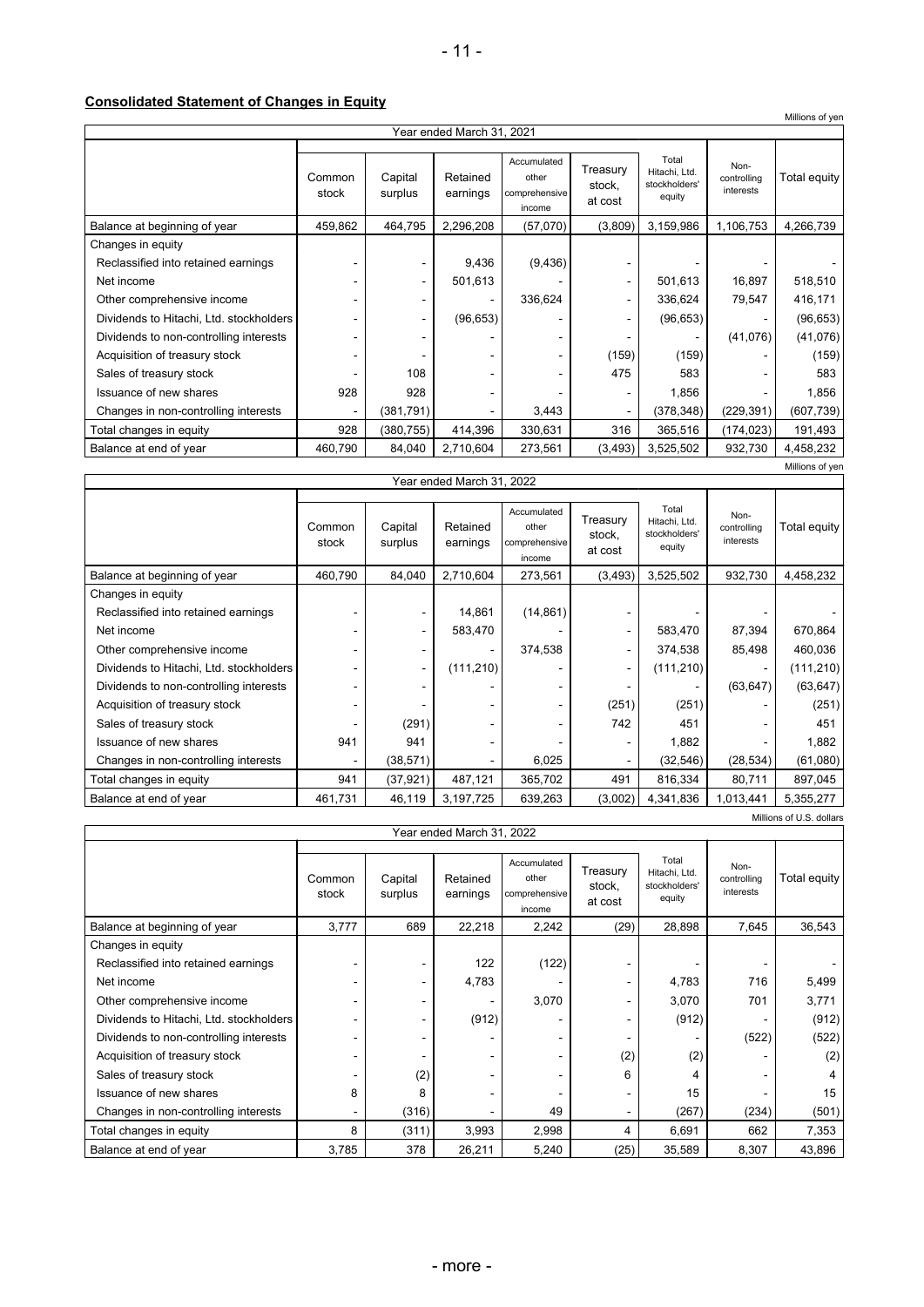## **Consolidated Statement of Cash Flows**

|                                                                         | Years ended March 31 |                   |                       |                             |
|-------------------------------------------------------------------------|----------------------|-------------------|-----------------------|-----------------------------|
|                                                                         | Millions of yen      |                   | $(B)-(A)$             | Millions of<br>U.S. dollars |
|                                                                         | 2021 (A)             | 2022 (B)          |                       | 2022                        |
| Cash flows from operating activities                                    |                      |                   |                       |                             |
| Net Income                                                              | 518,510              | 670,864           | 152,354               | 5,499                       |
| Adjustments to reconcile net income to net cash provided by operating   |                      |                   |                       |                             |
| activities                                                              |                      |                   |                       |                             |
| Depreciation and amortization                                           | 491,663              | 540,252           | 48,589                | 4,428                       |
| Impairment losses                                                       | 109,009              | 35,091            | (73, 918)             | 288                         |
| Income taxes                                                            | 325,247              | 168,469           | (156, 778)            | 1,381                       |
| Share of (profits) losses of investments accounted for using the equity |                      |                   |                       |                             |
| method                                                                  | (38, 864)            | (40, 485)         | (1,621)               | (332)                       |
| Financial income and expenses                                           | 1,337                | (2,012)           | (3, 349)              | (16)                        |
| Net (gain) loss on business reorganization and others                   | (452, 422)           | (102, 135)        | 350,287               | (837)                       |
| (Gain) loss on sale of property, plant and equipment                    | (16, 976)            | (21,066)          | (4,090)               | (173)                       |
| Change in trade receivables and contract assets                         | 89,722               | (33, 292)         | (123, 014)            | (273)                       |
| Change in inventories                                                   | (47, 937)            | (330, 187)        | (282, 250)            | (2,706)                     |
| Change in trade payables                                                | (31, 811)            | 156,475           | 188,286               | 1,283                       |
| Change in accrued expenses                                              | 32,693               | 9,679             | (23, 014)             | 79                          |
| Change in retirement and severance benefits                             | (29, 239)            | (29, 122)         | 117                   | (239)                       |
| Other                                                                   | 11,322               | (52, 596)         | (63,918)              | (431)                       |
| Subtotal                                                                | 962,254              | 969,935           | 7,681                 | 7,950                       |
| Interest received                                                       | 21,648               | 16,372            | (5,276)               | 134                         |
| Dividends received                                                      | 20,560               | 18,824            | (1,736)               | 154                         |
| Interest paid                                                           | (22, 368)            | (26, 698)         | (4, 330)              | (219)                       |
| Income taxes paid                                                       | (188, 966)           | (248, 490)        | (59, 524)             | (2,037)                     |
| Net cash provided by (used in) operating activities                     | 793,128              | 729,943           | (63, 185)             | 5,983                       |
| Cash flows from investing activities                                    |                      |                   |                       |                             |
| Purchase of property, plant and equipment                               | (254, 750)           | (296,968)         | (42, 218)             | (2, 434)                    |
| Purchase of intangible assets                                           | (118, 195)           | (142, 893)        | (24, 698)             | (1, 171)                    |
| Proceeds from sale of property, plant and equipment, and intangible     |                      |                   |                       |                             |
| assets                                                                  | 83,483               | 109,836           | 26,353                | 900                         |
| Purchase of investments in securities and other financial assets        |                      |                   |                       |                             |
| (including investments in subsidiaries and investments accounted for    |                      |                   |                       |                             |
| using the equity method)                                                | (861, 035)           | (933, 200)        | (72, 165)             | (7,649)                     |
| Proceeds from sale of investments in securities and other financial     |                      |                   |                       |                             |
| assets (including investments in subsidiaries and investments accounted | 682,408              | 168,892           |                       |                             |
| for using the equity method)<br>Other                                   | 9,249                |                   | (513, 516)            | 1,384                       |
|                                                                         |                      | 45,467            | 36,218                | 373                         |
| Net cash provided by (used in) investing activities                     | (458, 840)           | (1,048,866)       | (590,026)             | (8,597)                     |
| Free cash flows                                                         | 334,288              | (318, 923)        | (653,211)             | (2,614)                     |
| Cash flows from financing activities                                    |                      |                   |                       |                             |
| Change in short-term debt, net<br>Proceeds from long-term debt          | 199,679<br>523,467   | 653,244<br>44,798 | 453,565<br>(478, 669) | 5,354<br>367                |
| Payments on long-term debt                                              | (230, 488)           | (305, 943)        | (75, 455)             | (2,508)                     |
| Proceeds from payments from non-controlling interests                   | 5,190                |                   | (5, 190)              |                             |
| Dividends paid to Hitachi, Ltd. stockholders                            | (96, 611)            | (111, 149)        | (14, 538)             | (911)                       |
| Dividends paid to non-controlling interests                             | (40, 687)            | (56, 338)         | (15, 651)             | (462)                       |
| Acquisition of common stock for treasury                                | (159)                | (251)             | (92)                  | (2)                         |
| Proceeds from sales of treasury stock                                   | 583                  | 451               | (132)                 | 4                           |
| Purchase of shares of consolidated subsidiaries from non-controlling    |                      |                   |                       |                             |
| interests                                                               | (545, 790)           | (22,009)          | 523,781               | (180)                       |
| Other                                                                   | (22)                 | (64)              | (42)                  | (1)                         |
| Net cash provided by (used in) financing activities                     | (184, 838)           | 202,739           | 387,577               | 1,662                       |
| Effect of exchange rate changes on cash and cash equivalents            | 54,105               | 69,125            | 15,020                | 567                         |
| Change in cash and cash equivalents                                     | 203,555              | (47, 059)         | (250, 614)            | (386)                       |
| Cash and cash equivalents at beginning of year                          | 812,331              | 1,015,886         | 203,555               | 8,327                       |
| Cash and cash equivalents at end of year                                | 1,015,886            | 968,827           | (47, 059)             | 7,941                       |
|                                                                         |                      |                   |                       |                             |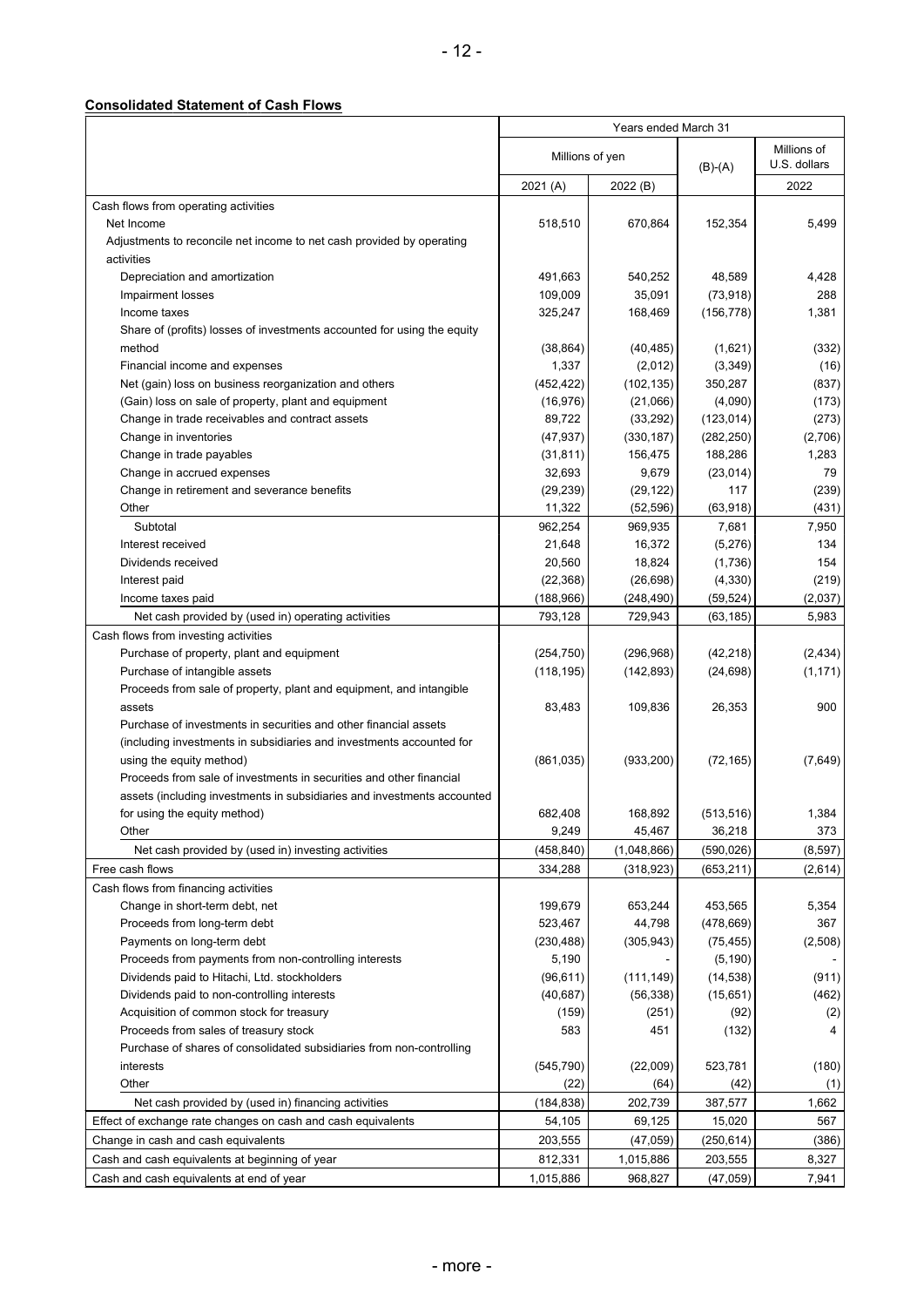#### **Segment Information (1) Business Segments**

|                                       |                    | Years ended March 31    |                |                             |
|---------------------------------------|--------------------|-------------------------|----------------|-----------------------------|
|                                       | Millions of yen    |                         | (B)/(A)<br>(%) | Millions of<br>U.S. dollars |
|                                       | 2021(A)            | 2022 (B)                |                | 2022                        |
| $\mathsf{I}\mathsf{T}$                | 2,048,756<br>21%   | 2,153,625<br>20%        | 105            | 17,653                      |
| Energy                                | 1,107,986<br>12%   | 1,447,967<br>13%        | 131            | 11,869                      |
| Industry                              | 830,162<br>9%      | 900,761<br>8%           | 109            | 7,383                       |
| Mobility                              | 1,199,632<br>13%   | 1,425,750<br><b>13%</b> | 119            | 11,686                      |
| <b>Smart Life</b>                     | 1,252,751<br>13%   | 1,029,443<br>9%         | 82             | 8,438                       |
| Automotive Systems                    | 987,583<br>11%     | 1,597,718<br>15%        | 162            | 13,096                      |
| <b>Hitachi Construction Machinery</b> | 813,331<br>8%      | 1,024,961<br>9%         | 126            | 8,401                       |
| Hitachi Metals                        | 761,615<br>8%      | 942,701<br>9%           | 124            | 7,727                       |
| <b>Others</b>                         | 449,008<br>5%      | 456,305<br>4%           | 102            | 3,740                       |
| Subtotal                              | 9,450,824<br>100%  | 10,979,231<br>100%      | 116            | 89,994                      |
| Corporate items & Eliminations        | (721, 628)         | (714, 629)              |                | (5,858)                     |
| <b>Total Revenues</b>                 | 8,729,196          | 10,264,602              | 118            | 84,136                      |
| IT                                    | 269,438<br>53%     | 268,122<br>36%          | 100            | 2,198                       |
| Energy                                | (47, 704)<br>(9% ) | 18,120<br>2%            |                | 149                         |
| Industry                              | 45,587<br>9%       | 82,288<br>11%           | 181            | 674                         |
| Mobility                              | 74,790<br>15%      | 87,473<br>12%           | 117            | 717                         |
| <b>Smart Life</b>                     | 79,400<br>16%      | 79,221<br>11%           | 100            | 649                         |
| Automotive Systems                    | 34,704<br>7%       | 58,751<br>8%            | 169            | 482                         |
| <b>Hitachi Construction Machinery</b> | 31,641<br>6%       | 91,760<br>13%           | 290            | 752                         |
| Hitachi Metals                        | (4, 977)<br>(1%)   | 26,809<br>4%            |                | 220                         |
| Others                                | 21,230<br>4%       | 23,489<br>3%            | 111            | 193                         |
| Subtotal                              | 504,109<br>100%    | 736,033<br>100%         | 146            | 6,033                       |
| Corporate items & Eliminations        | (8,929)            | 2,203                   |                | 18                          |
| Total Adjusted operating income       | 495,180            | 738,236                 | 149            | 6,051                       |
| IT                                    | 244,860<br>43%     | 240,600<br>29%          | 98             | 1,972                       |
| Energy                                | (55, 567)<br>(10%) | 26,617<br>3%            |                | 218                         |
| Industry                              | 42,366<br>7%       | 79,477<br>10%           | 188            | 651                         |
| Mobility                              | 129,036<br>23%     | 113,654<br>14%          | 88             | 932                         |
| Smart Life                            | 202,187<br>35%     | 137,758<br>16%          | 68             | 1,129                       |
| Automotive Systems                    | 4,340<br>1%        | 60,897<br>7%            |                | 499                         |
| <b>Hitachi Construction Machinery</b> | 27,678<br>5%       | 112,233<br>13%          | 405            | 920                         |
| Hitachi Metals                        | (49, 155)<br>(8%)  | 34,192<br>4%            |                | 280                         |
| Others                                | 25,319<br>4%       | 32,552<br>4%            | 129            | 267                         |
| Subtotal                              | 571,064<br>100%    | 837,980<br>100%         | 147            | 6,869                       |
| Corporate items & Eliminations        | 279,223            | 12,971                  |                | 106                         |
| <b>Total EBIT</b>                     | 850,287            | 850,951                 | 100            | 6,975                       |

Notes: 1. Revenues by business segment include intersegment transactions.<br>2. In January 2021, Hitachi Automotive Systems, Ltd., a consolidated subsidiary of the Company, integrated management with Keihin Corporation, Showa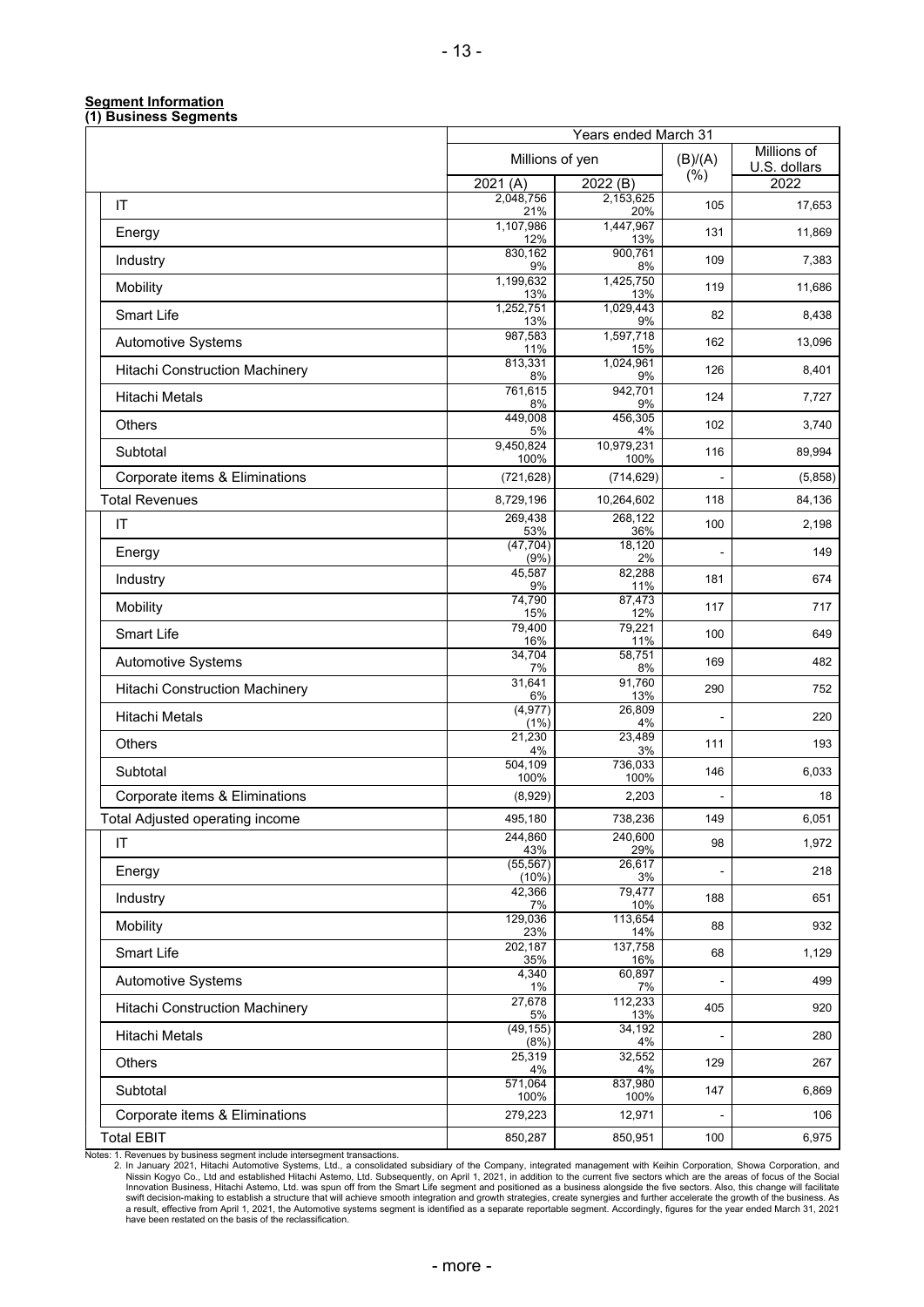## **(2) Revenues by Market**

|                                   | Years ended March 31 |                    |         |                             |
|-----------------------------------|----------------------|--------------------|---------|-----------------------------|
|                                   | Millions of yen      |                    | (B)/(A) | Millions of<br>U.S. dollars |
|                                   | 2021(A)              | 2022 (B)           | $(\% )$ | 2022                        |
| Japan                             | 4,154,818<br>48%     | 4,187,077<br>41%   | 101     | 34,320                      |
| Asia                              | 1,893,620<br>22%     | 2,514,843<br>24%   | 133     | 20,613                      |
| North America                     | 1,117,554<br>13%     | 1,555,142<br>15%   | 139     | 12,747                      |
| Europe                            | 1,013,487<br>11%     | 1,299,413<br>13%   | 128     | 10,651                      |
| <b>Other Areas</b>                | 549,717<br>6%        | 708,127<br>7%      | 129     | 5,804                       |
| <b>Overseas Revenues Subtotal</b> | 4,574,378<br>52%     | 6,077,525<br>59%   | 133     | 49,816                      |
| <b>Total Revenues</b>             | 8,729,196<br>100%    | 10,264,602<br>100% | 118     | 84,136                      |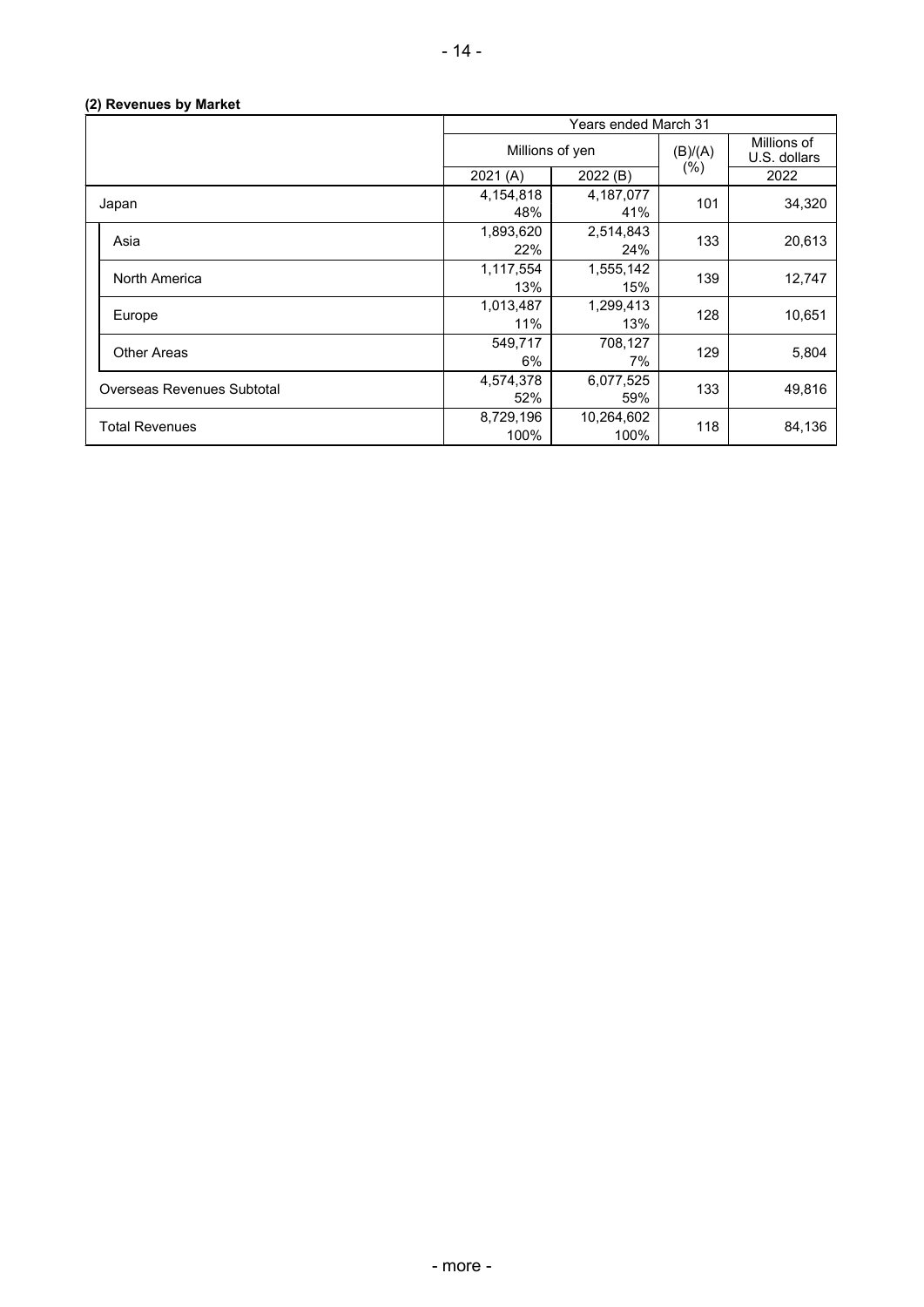## **Notes**

## **(1) Notes Regarding Going Concern**

Not applicable.

## **(2) Subsequent Events**

(a) Repurchase of Shares of Common Stock

The Board of Directors decided to repurchase shares of its own common stock pursuant to Article 459, Paragraph 1 of the Companies Act of Japan and Article 31 of the Company's Articles of Incorporation, as follows.

## (i) Reason for repurchase

The Company views the return of profits to shareholders through enhancing corporate value from midand long-term perspective and paying dividends continuously as an important managerial issue. The Company has decided to repurchase its own shares this time, taking into consideration its financial condition and the price of its common stock as well as the progress of the review of the business portfolio.

## (ii) Outline of the Repurchase

- 1) Class of shares to be repurchased Common stock of the Company
- 2) Aggregate number of shares to be repurchased Up to 50 million shares (5.17% of the number of outstanding shares (excluding treasury stocks))
- 3) Aggregate amount of repurchase Up to 200 billion yen
- 4) Period of the repurchase From May 2, 2022 to March 31, 2023
- 5) Method of repurchase Expected open market purchase through the Tokyo Stock Exchange

(b) Sale of all shares of Hitachi Transport System, Ltd. (hereinafter "Hitachi Transport System")

On April 28, 2022, the Company entered into a basic agreement with HTSK Co., Ltd., a wholly owned subsidiary of HTSK Holdings Co., Ltd., all equity interests in which are currently owned by HTSK Investment L.P., which is indirectly held and operated by Kohlberg Kravis Roberts & Co. L.P., regarding that the Company will not tender any of its shares of Hitachi Transport System in a tender offer for common shares of Hitachi Transport System, etc.. Hitachi Transport System is an equity method affiliate of the Company in the Corporate items of Segment information.

Assuming the transaction is settled, it is expected that the Company will transfer all of Hitachi Transport System shares held by the Company through an acquisition of treasury stock by Hitachi Transport System. The consideration is expected to be approximately 222.0 billion yen, and Hitachi Transport System will be no longer the Company's equity method affiliate. An expected gain on the sale of Hitachi Transport System shares in the amount of approximately 140.0 billion yen will be recognized in Other income in the consolidated statement of profit or loss for the year ending March 31, 2023.

Please refer to the News Release "Recognition of Extraordinary Gain on Unconsolidated Basis due to Transfer of Shares of Hitachi Transport System" announced on April 28, 2022, for detailed information.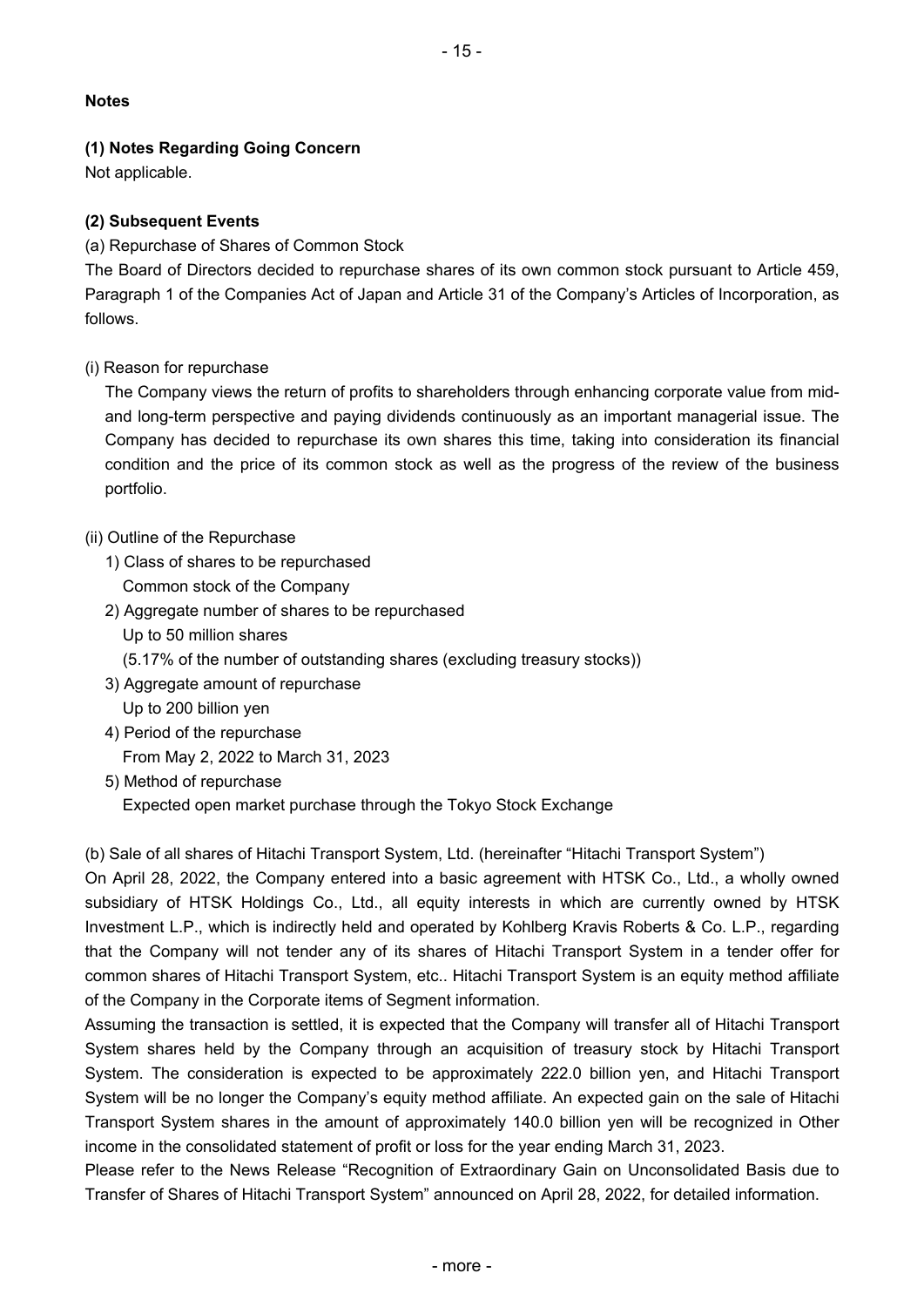## **(3) Other Note**

Since the Company and some subsidiaries shifted to a risk-sharing corporate pension plans from a defined benefit pension plan on April 2019, the same has been promoted to the other subsidiaries participating pension plans managed by the Hitachi Pension Fund.

Newly 43 subsidiaries have changed their pension plans for current employees from defined benefit pension plans to risk-sharing corporate pension plans on April 1, 2022, and now almost all companies participating in the Hitachi Pension Fund have shifted to the risk-sharing corporate pension plans. Under the risk-sharing corporate plan, a risk reserve contribution is determined in advance in accordance with the rules governing the plan, and the pension benefits are adjusted annually based on the financial position of the plan to maintain balanced finance.

In terms of the corresponding accounting treatments for retirement benefits, risk-sharing corporate pension plans, for which an entity accepts contribution obligations to the extent stipulated in the rules but has no further obligations to make any additional contributions, are classified as defined contribution plans. Since this risk-sharing corporate pension plan imposes no additional contribution obligations, at the time of the shift to the revised plan, the difference between the defined benefit obligations related to the portion transferred to the revised plan and the amount of assets transferred to the revised plan corresponding to the the decrease in defined benefit obligations, approximately 44.0 billion yen, will be recognized as a settlement loss for the year ending March 31, 2023.